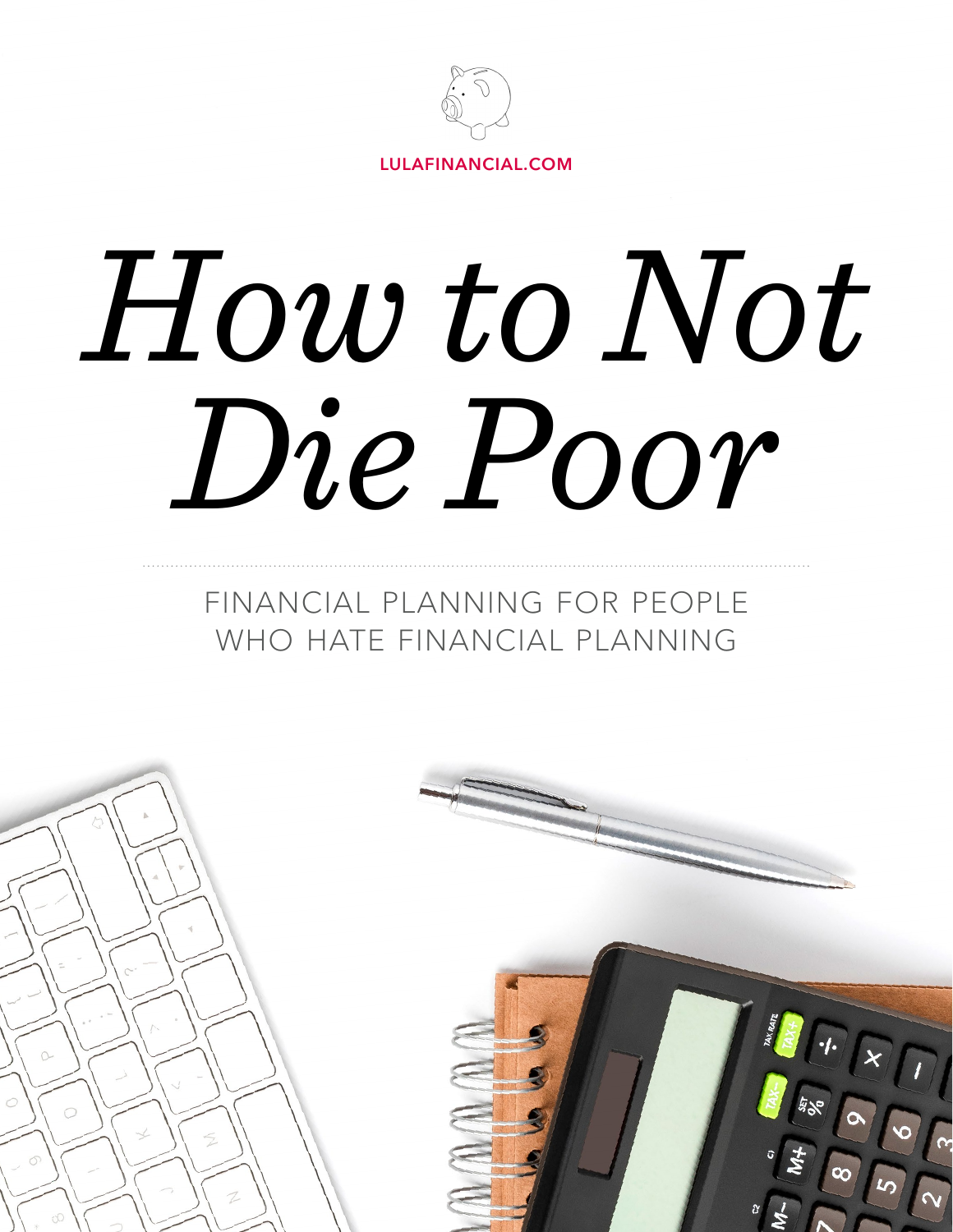## **CONTENTS**

Introduction 3

PART ONE You Need a Budget *PAGE 4*

> PART TWO Automation

> > *PAGE 5*

#### PART THREE

Save Money *PAGE 6*

PART FOUR Pay Off Your Debt *PAGE 8*

#### PART FIVE

Have a Three Month Savings Cushion *PAGE 10*

PART SIX Save for Retirement *PAGE 11*

PART SEVEN Buy a Home *PAGE 14*

#### PART EIGHT Student Loans *PAGE 15*

PART NINE Saving for Your Kids' College *PAGE 16*

PART TEN

How to Buy a Car *PAGE 17*

#### PART ELEVEN

When to Hire a Financial Advisor *PAGE 18*

Conclusion 19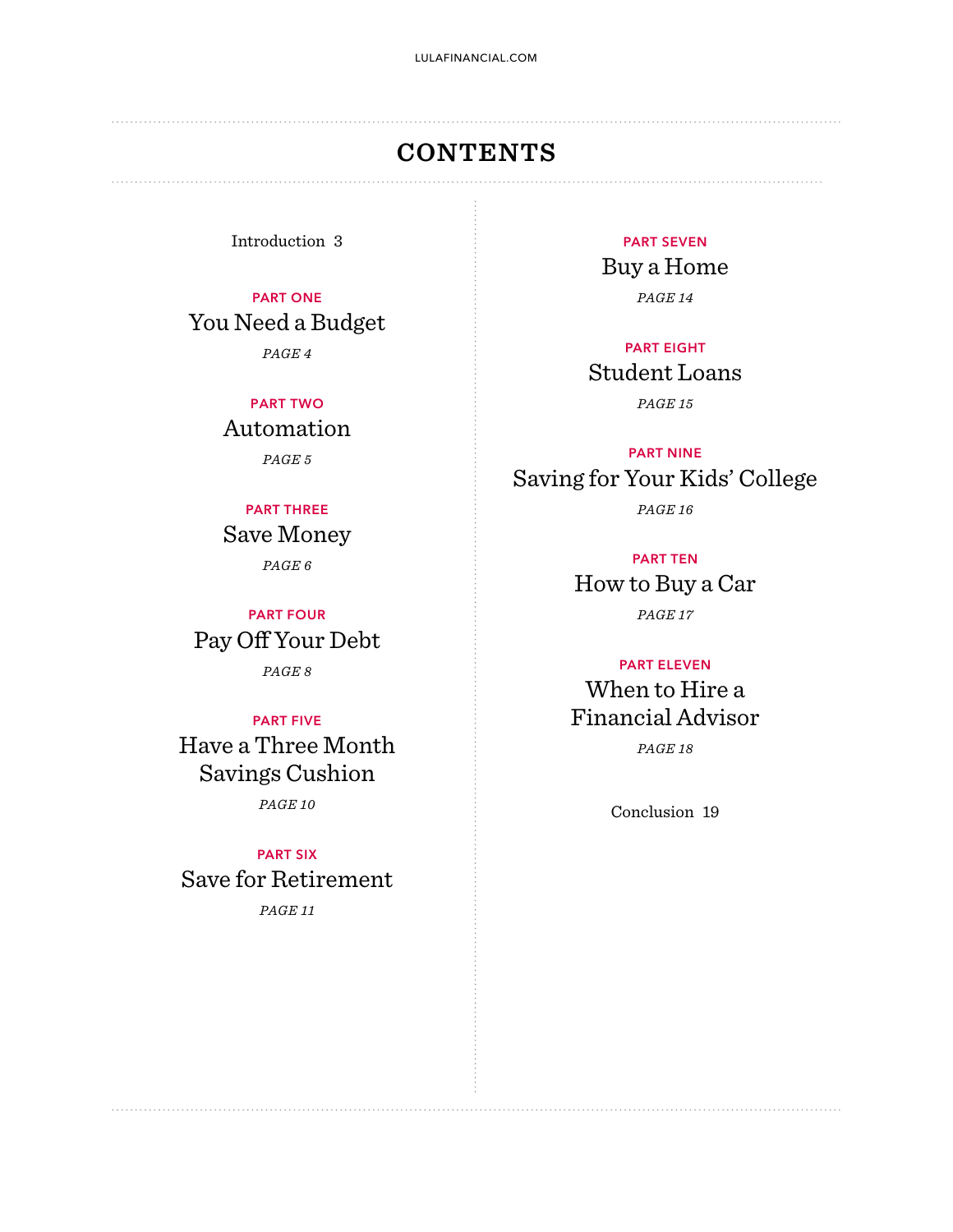## **INTRODUCTION**

#### **WE ARE A GROUP OF FINANCIAL ADVISORS.**

We've worked with over 500 clients helping them get their financial sh\*t together. We give the same advice to most of our clients day in and day out. We charge our clients a lot of money for this advice.

This paper contains a lot of the same advice we give our clients. If you have the money, hire a financial advisor. I promise you, it's worth it. But if you don't have the money, this paper will get you pretty damn far.

This paper will cover everything you need to know to not die poor. It will tell you how to pay down your debt, buy a house, save for retirement and a few other things. It will get you from an F in your financial life to a B+.

We wrote this paper to be as short as possible. We know you'd rather be watching Netflix. But you are reading it because you want to avoid waking up one day with no money living in a homeless encampment. The good news is, this paper provides the least amount of information you need to get you to do what needs to be done.

This paper is boring. You will not enjoy reading it. There are no stories and there's nothing motivational about it. It's just common sense financial advice that has been tested and proven countless times. If you follow our straightforward instructions in this paper, you will not die poor.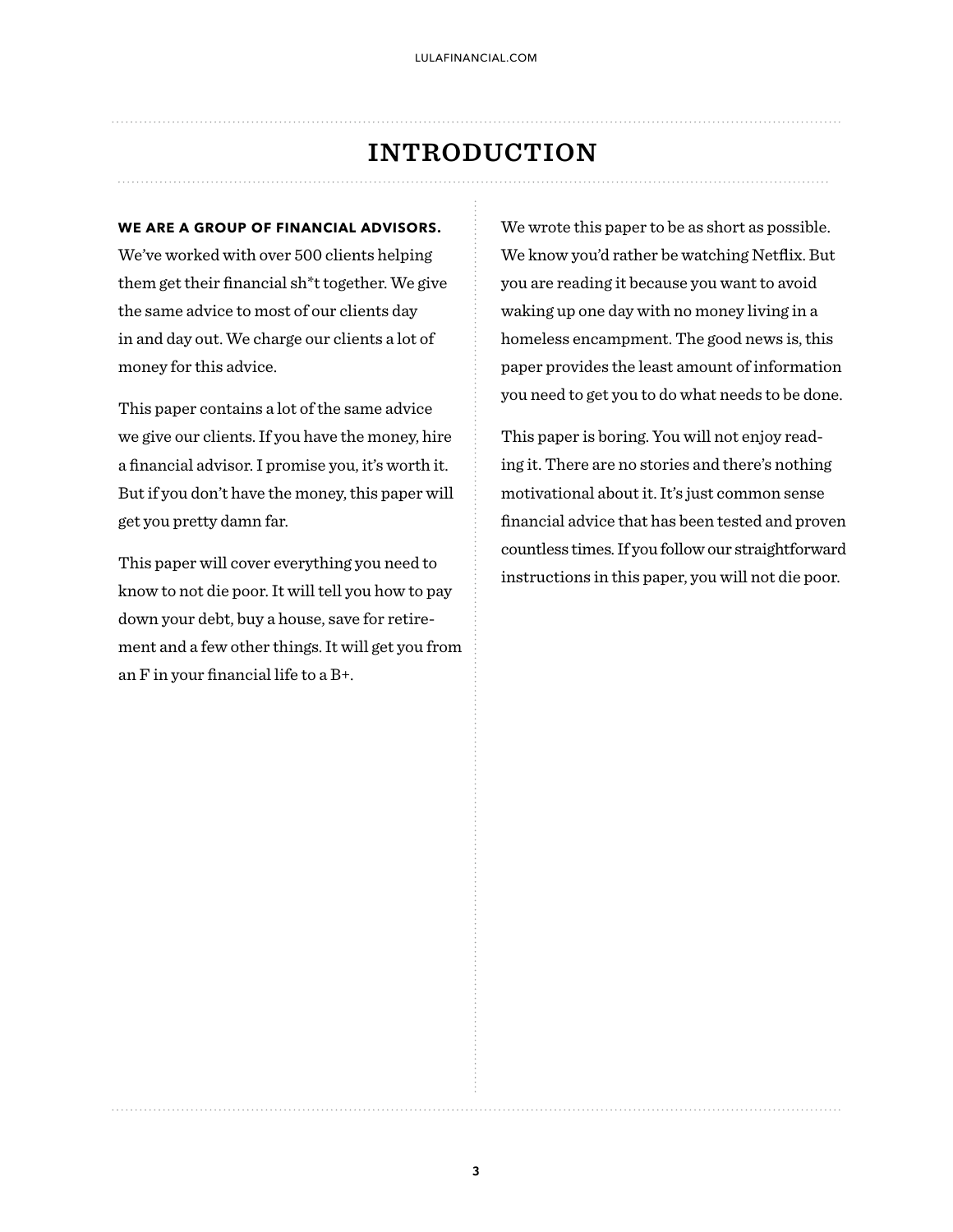# PART ONE You Need a Budget

The only way to not die poor is to save money.

The only way to save money is by spending less money than you make.

The only way to spend less money than you make is by sticking to a budget.

When you make a budget, it makes you aware of how much you're spending.

When you are aware of how much money you're spending, you will spend less.

Begin by completing this monthly budget: *[LulaFinancial.com/budget](https://www.lulafinancial.com/budget)*

It won't be fun. You'll have to guesstimate most of it. That's perfectly fine. Use your latest credit card and checking account statements for help. Just try your best.

Do not continue reading this paper until you have completed the budget. Seriously. This lame boring budget is the foundation of your financial future. I am not exaggerating.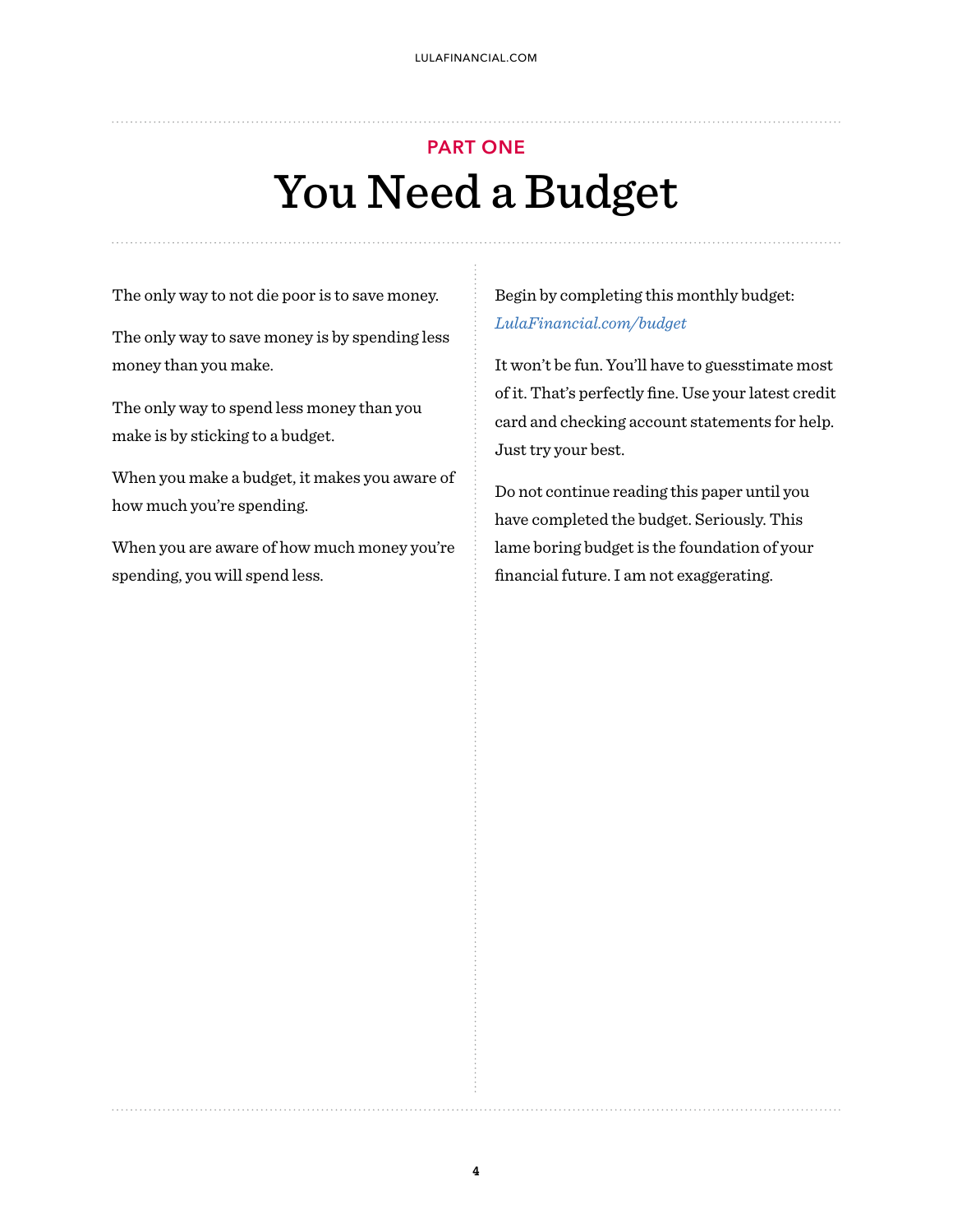## PART TWO Automation

Automation is when things happen automatically while you're sleeping. It is our greatest tool in financial planning. We're all lazy and undisciplined. Automation is here to save us from ourselves. The more things you can automate in finance the better. Set it and forget it.

Automate as much of your financial life as possible. The next few sections of this paper will rely heavily on automation.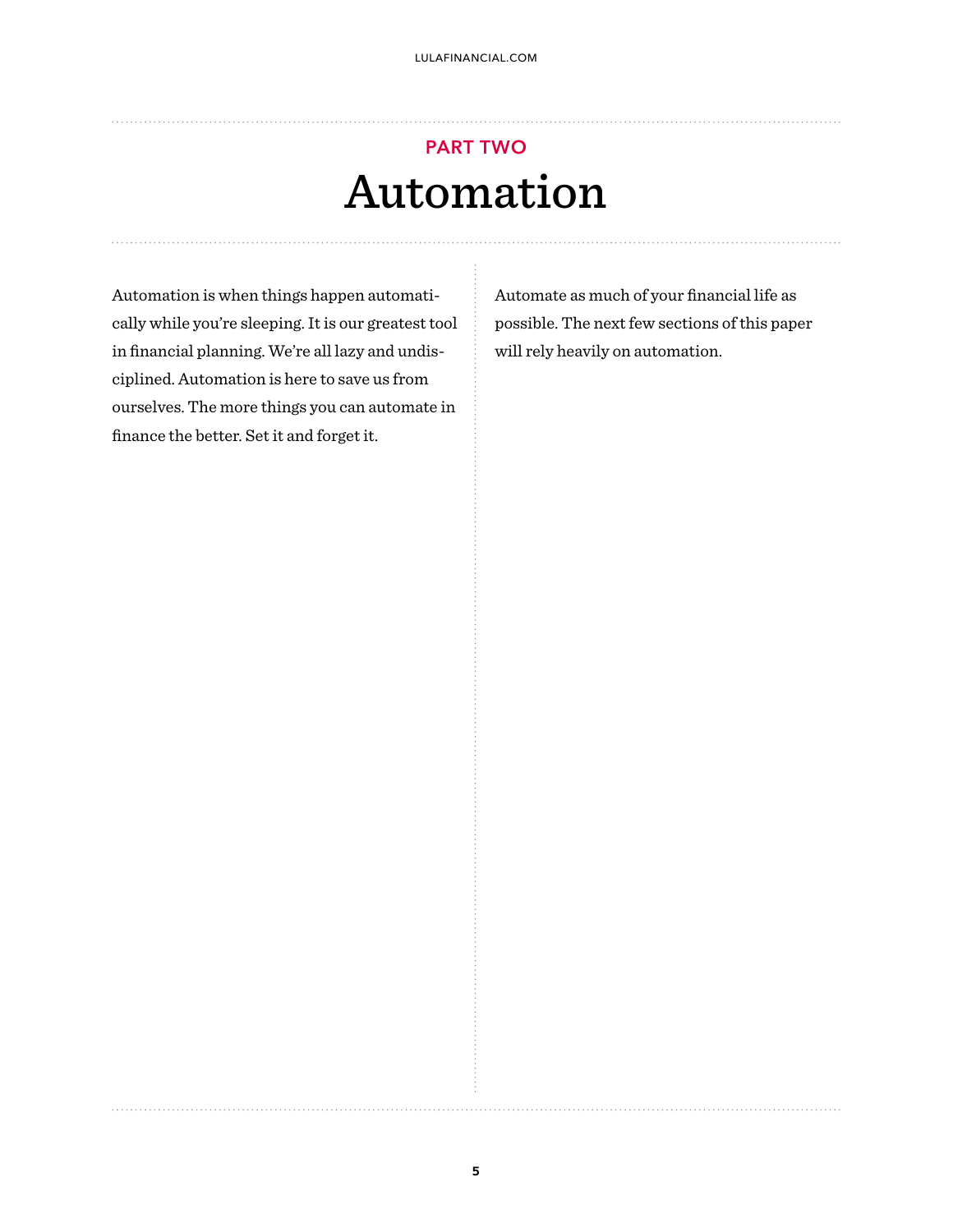## PART THREE Save Money

If you spend more money than you make, you will die poor. To save money, you have to spend less money than you make. Here are the four best ways to bring down your spending.

## **1. Split Your Paycheck**

Most employers will allow you to split your paycheck. This means they will divide it up and send the money to different accounts.

Here's an example: Let's say you make \$2,000 per paycheck. You can ask your employer to automatically send \$1,500 to your checking account and \$500 to your savings account every time.

When money goes directly into your savings account, you're automatically forced to save. You don't have to remember or even think about saving. Automation!

If you work for yourself, you don't have a paycheck. Instead, you can set up an automatic recurring transfer from your checking account to your savings account. All banks will allow you to do this. Automation!

Whether you have a job or you're self-employed, you'll be using the budget you made to determine how much you can afford to save every month.

Once you've determined that amount, ask your employer to split your paycheck or set up that recurring transfer at your bank.

#### **2. Eat Out Less and Order in Less**

90% of my clients go from being broke to saving money by eating out less and ordering in less. This is not an exaggeration.

Eating out and ordering in is making us all broke. It's also making us unhealthy.

If you order in less and eat out less, you will save lots of money. Most people don't realize how expensive it is to order food from a restaurant.

You order a \$15 entree. No big deal, right? But then you get a drink and then there's tax and then there's a delivery fee and then there's the tip. So when all is said and done it somehow ends up costing you \$25.

If you order in or eat out only 4x per week:

\$25 X 4 MEALS PER WEEK X 4 WEEKS  $= $400/MO!$ 

Most people spend more than this on restaurants and ordering-in.

When you do eat out, avoid drinks, appetizers and desserts. Stick to one entree and water.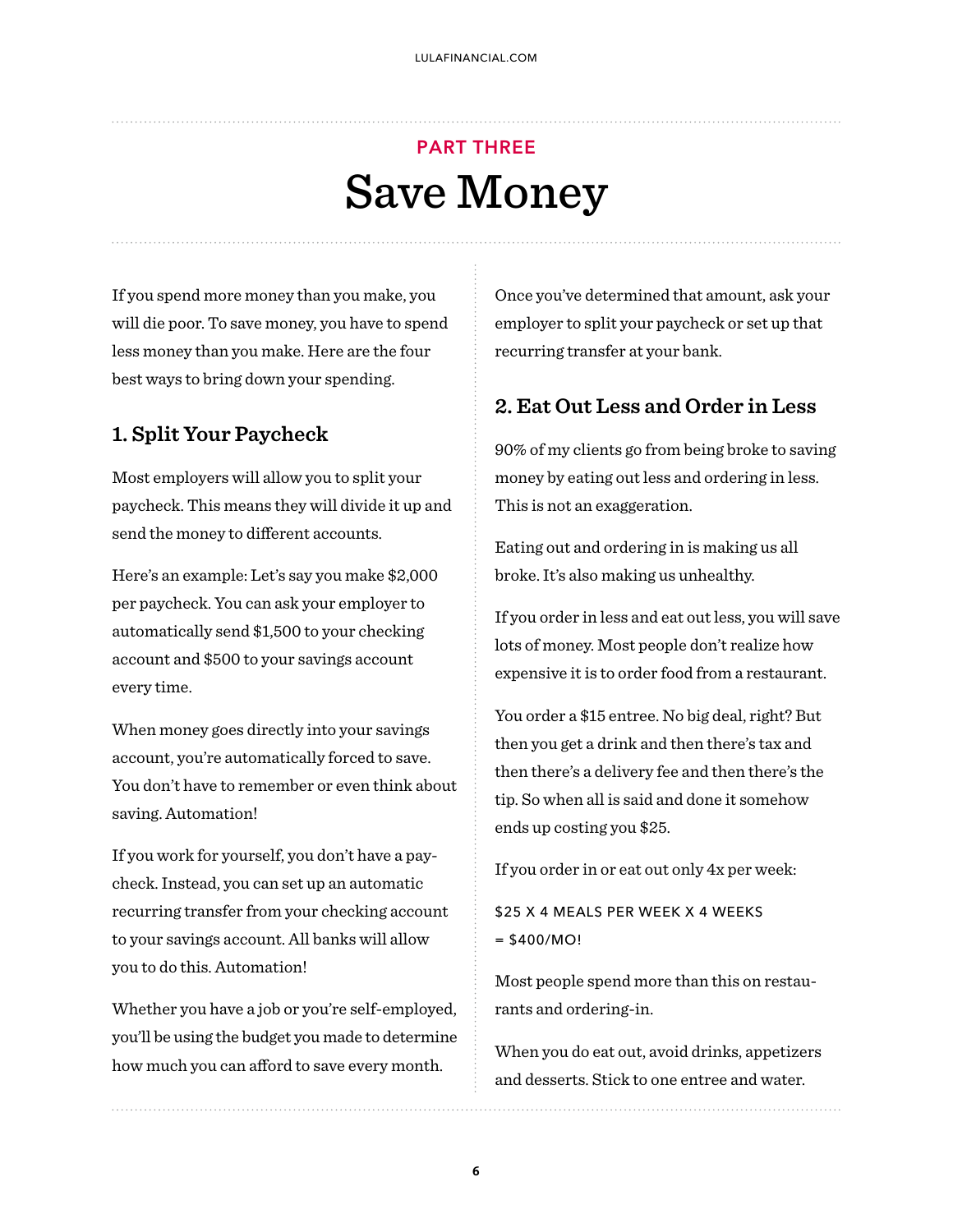This will cut your restaurant spending in half and make you skinnier.

You probably don't even want to order in and eat out as often as you do. You're probably overworked and tired and haven't had enough time to go grocery shopping or plan for a meal. So you're forced to order in because it's the easiest way to get calories into your precious little body asap. So how can we fix this?

#### **3. Meal Planning**

Meal planning will make you rich. The more you cook, the more money you will save and the healthier you will become. Here's how you're going to meal plan in five easy steps:

**STEP ONE:** Open your calendar right now and find a timeslot when you're usually free. Create a 90-minute event in your calendar called, Grocery Shopping. After you've made the event, set it to automatically recur every single week until the day you die. Automation!

**STEP TWO:** Use this template to plan your meals out for the week: *[LulaFinancial.com/mealplan](http://lulafinancial.com/mealplan)* Be sure to leave some meals blank for when you plan on eating out, going to a party etc.

**STEP THREE:** Create a shopping list of all the ingredients you need to cook the meals in your meal plan.

**STEP FOUR:** Go to the grocery store at the time you have designated in your calendar. Use the shopping list you made to get the right ingredients for your meal plan. Do not go to the grocery store when you are hungry. Stick strictly to your list.

**STEP FIVE:** While you're at the grocery store, pick up some delicious frozen meals that you'll have as backup on those days when you just don't feel like cooking.

Once you schedule a recurring time to grocery shop and plan out your meals, you will immediately begin saving hundreds of dollars per month.

## **4. Spend Less on Travel**

The 2nd most common reason we go over our budget is travel. I don't want to rob you of your vacations or adventures. But I would like them to be less luxurious.

If you're craving the beach, skip Hawaii and go to Mexico instead. Rather than booking the hotel on the beach, book the Airbnb two blocks from the beach.

Rather than eating out for all your meals, stock your hotel/Airbnb fridge with a couple of frozen meals and plenty of snacks. Instead of going to three restaurants every day. Try to eat at one restaurant per day.

Travel for adventures and memories. Not for the luxuries.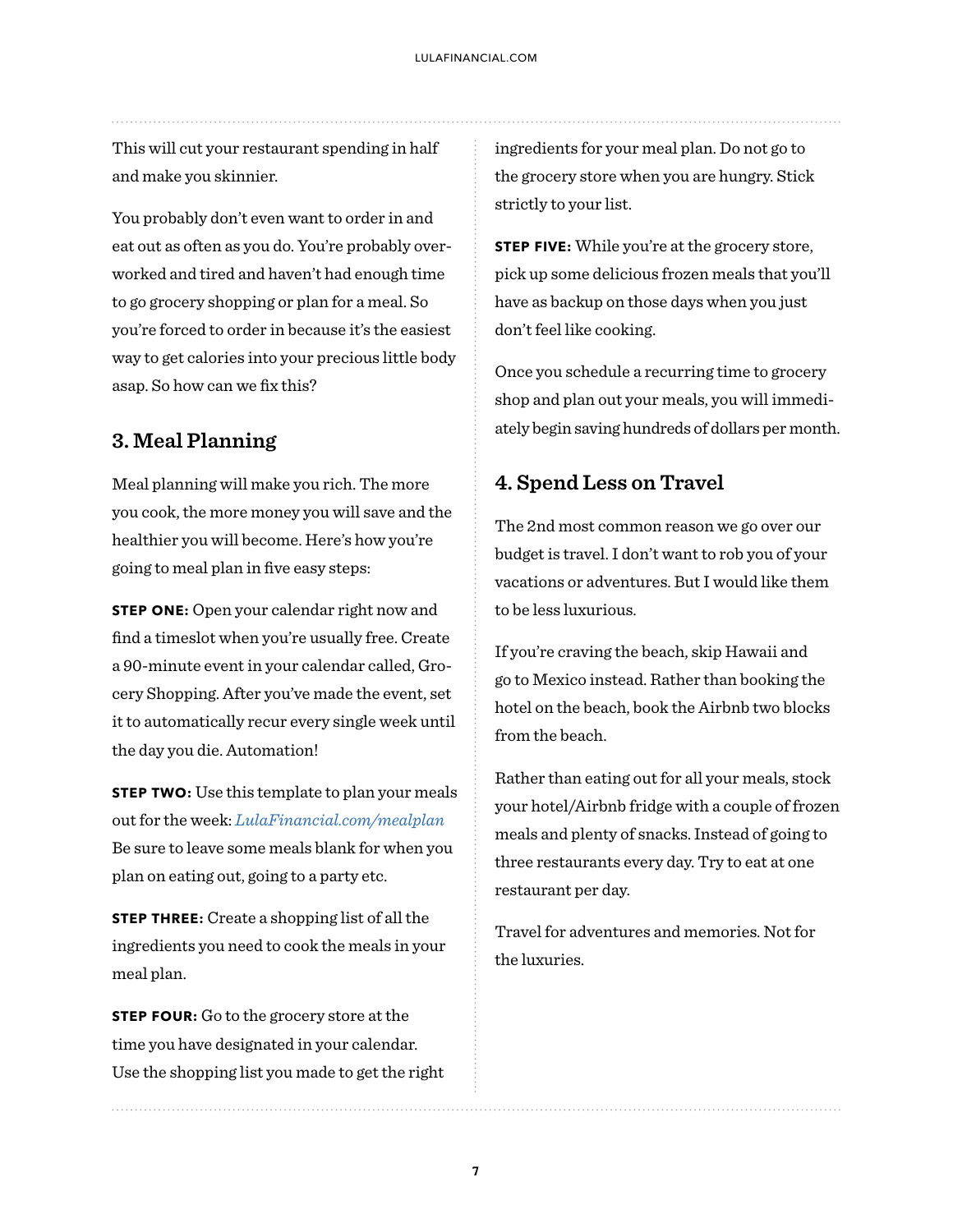# PART FOUR Pay Off Your Debt

## **Pay Your Entire Credit Card Balance Every Month**

Credit card debt is the cancer of financial health. Credit card debt will destroy your ability to save. It is incredibly easy to fall into credit card debt. About half of all Americans are currently in credit card debt.

Never pay the minimum required balance. To avoid getting into credit card debt you need to pay off your entire credit card balance every month. That means that if you use your credit card to buy \$3,500 worth of stuff, at the end of the month, you need to transfer \$3,500 from your checking account to your credit card company. That way you'll owe them \$0.

Log in to your credit card account and change the settings to automatically pay off the entire balance every month. This way you won't even have to remember. Automation!

If you're the kind of person who tends to overspend (like most of us) or you are not super disciplined with your spending, don't even use a credit card. Use a debit card for all your purchases. Debit cards will keep you safe. A debit card will allow you to spend only the amount of money you have in your checking account.

Debit cards prevent you from going into credit card debt. Debit cards force you to behave. Automation!

## **Pay O! Your Existing Credit Card Debt ASAP**

If you are already in credit card debt, getting out of it is the very first thing you need to do. The interest rates on credit card debt are so insanely high that you will never be able to save. If you owe just \$5,000 in credit card debt, you are already paying \$1,000 a year in interest payments alone!

You need to focus all your attention on getting out of credit card debt immediately. Staying out of credit card debt is tough enough. Climbing out of credit card debt is even harder. As intimidating as it feels, most of my clients can eliminate their credit card debt in fewer than 18 months. Here's how you're going to get out of credit card debt:

- 1. Cut up all your credit cards right now. Seriously, get off your ass, gather up your credit cards and cut them up.
- 2. If any of your monthly payments or subscriptions are linked to your credit card, transfer them to your debit card immediately.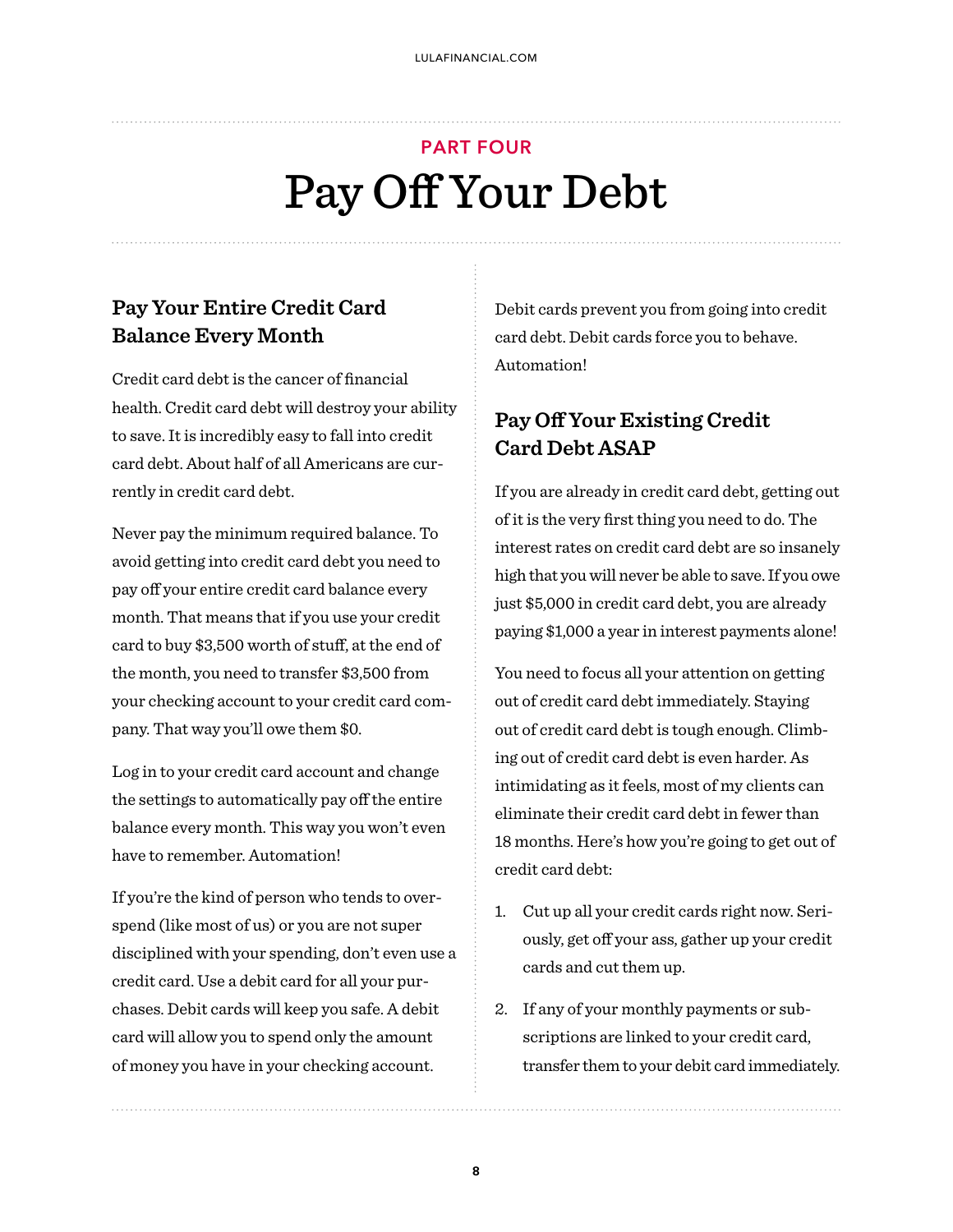- 3. Use only your debit card and cash for all purchases going forward.
- 4. Do not save for a house or retirement while you are in credit card debt. Use the money to pay down your credit card debt instead.
- 5. Stay away from restaurants and ordering-in.
- 6. Do not go on any vacations.
- 7. See if you are eligible for any 0% credit cards here: *[LulaFinancial.com/zeropercent](http://lulafinancial.com/zeropercent).* If you are, apply for as many as you can and transfer your existing credit card debt to these 0% cards. This will not bring down your principal but it will get rid of the highinterest rates you are paying.
- 8. Throw as much money as humanly possible at your credit card debt. Every extra penny you have should be going toward paying off your credit card debt.

## **If You Can, File for Bankruptcy**

Sometimes, it's simply impossible to pay off your credit card debt. Your monthly expenses are so high that your salary won't allow you any extra money to pay off your existing credit card debt. The good news is that there's a magic bullet that will fix it. Filing for personal bankruptcy.

When I first recommend filing for personal bankruptcy to my clients, they freak out. They often think that only deadbeats file for bankruptcy. This could not be further from the truth. Filing for bankruptcy is a strategic financial

instrument that lots of savvy businesses and people utilize. Walt Disney, Abraham Lincoln, and Dave Ramsey have all filed for bankruptcy.

Hundreds of thousands of Americans file for bankruptcy every year to get a second chance at life. The problem is that it's a taboo topic that no one talks about. I guarantee that you know several people who have filed for personal bankruptcy. I work with a lot of high-earning individuals who on the outside appear to be wealthy but are currently filing for bankruptcy.

If you are eligible for personal bankruptcy, you should take advantage of it. It is one of the most effective tools you will have to get your financial life back on track. Here's a quick way to know if you're a good candidate for personal bankruptcy.

- 1. Add up all your credit card debt, personal loans and medical debt and divide by 60.
- 2. If you cannot afford to contribute that number toward your credit card debt every month, you should reach out to a bankruptcy attorney.

Example:

YOUR TOTAL DEBT IS \$10,000.  $$10,000 \div 60 = $166/MO$ 

If you cannot afford to set aside  $$166/m$ o toward paying off your debt, then you should reach out to a bankruptcy attorney.

Hop onto Yelp.com and find a personal bankruptcy attorney for a free consultation and they'll guide you through the process.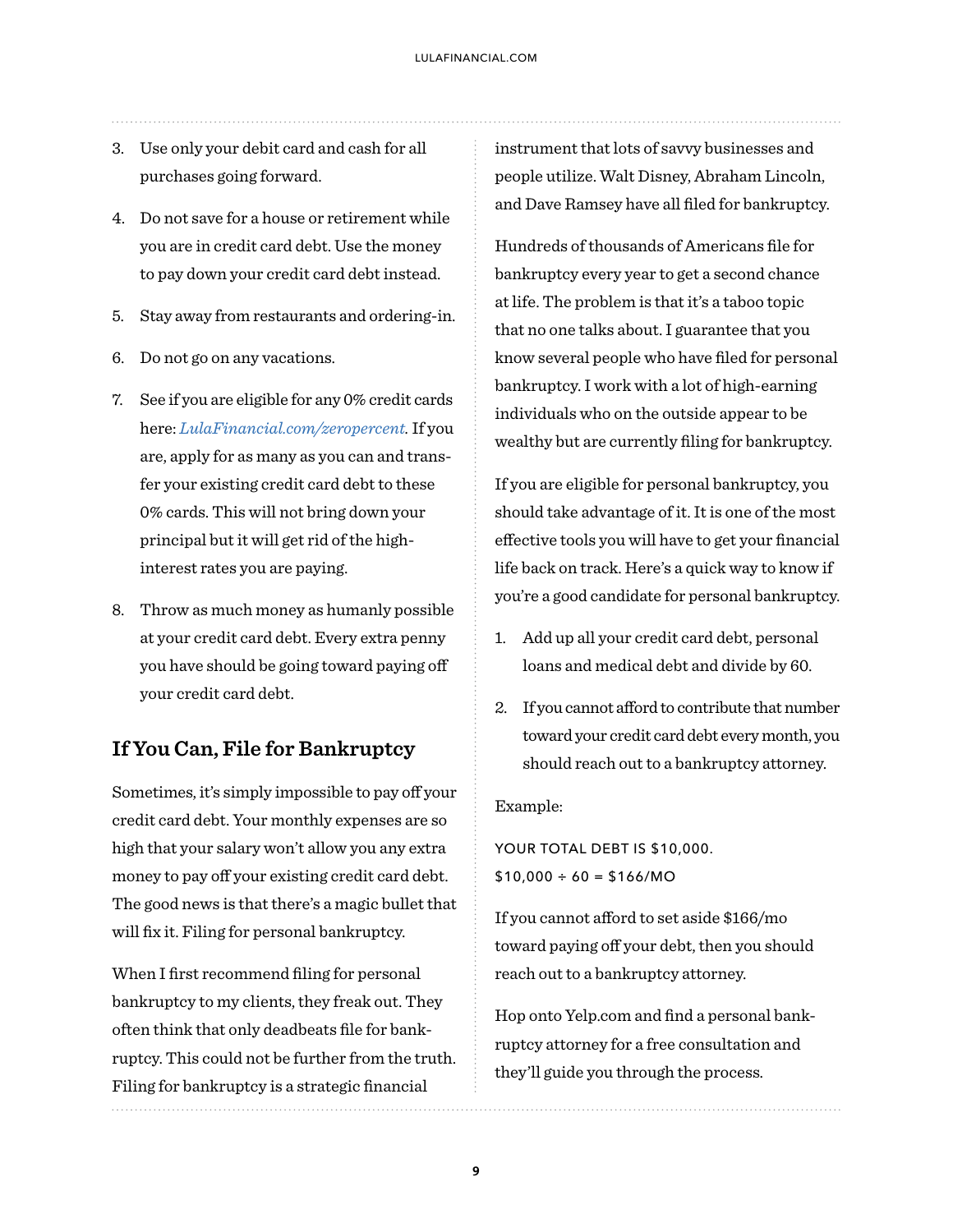# PART FIVE Have a Three Month Savings Cushion

Once you are 100% free of credit card debt, your next job is to save up three months of living expenses. Use your budget to determine how much money you need to survive every month and then multiply by 3. This is how much you should have in your savings account at all times.

Example:

YOU SPEND \$5,000/MO. \$5,000/MO X 3 MONTHS = \$15,000

This is your three month emergency cushion.

Remember how to save? See *Part 3: Save Money*.

- 1. Split your paycheck so money is automatically sent to your savings account.
- 2. Spend less money at restaurants and ordering-in.
- 3. Take cheaper vacations.

Some people can build up their emergency cushion in 6 months. Other people take 24 months. It's not a race. It takes as long as it takes.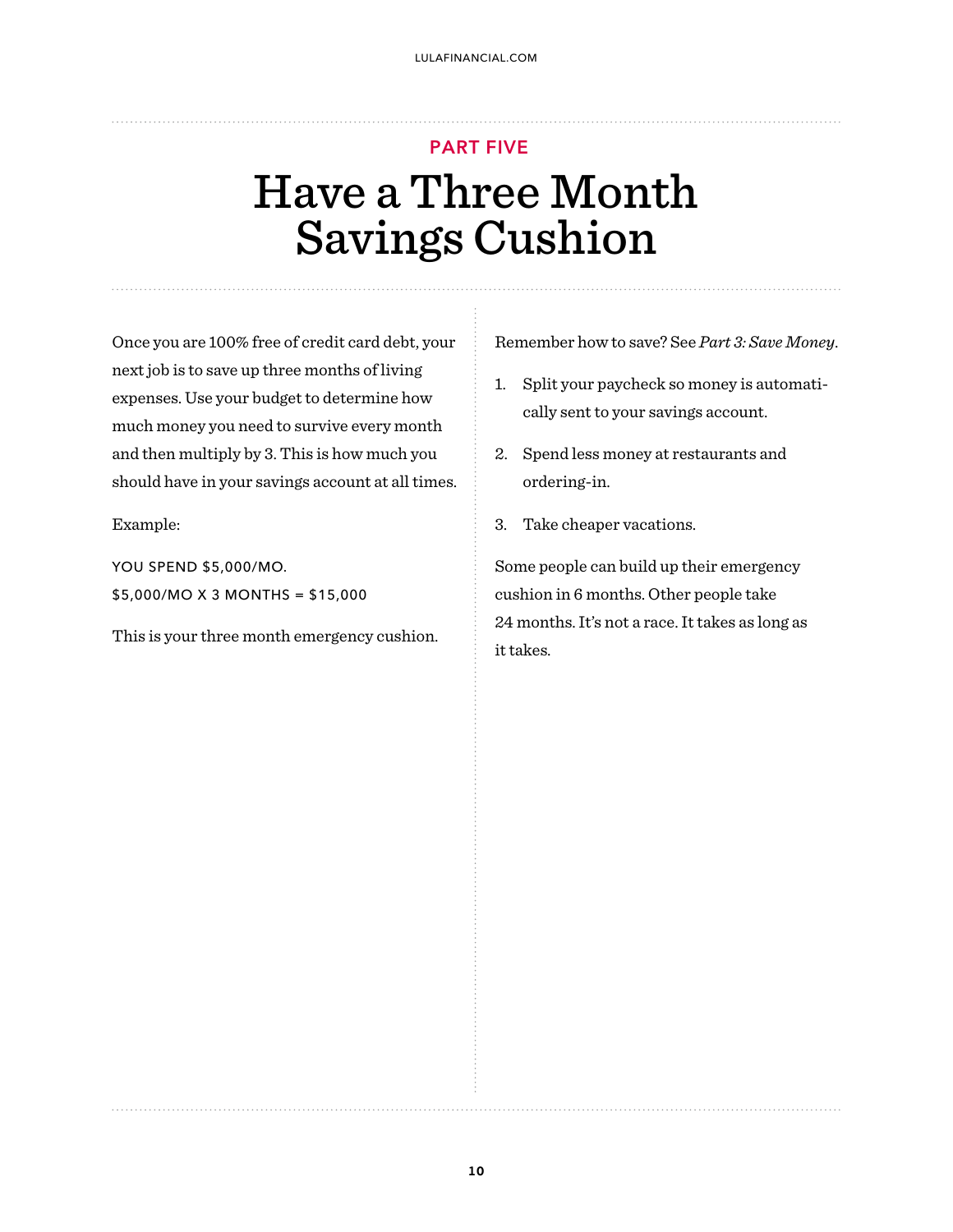# PART SIX Save for Retirement

If you've paid off your credit card debt and have a three-month savings cushion, you're now in the major leagues. Only a third Americans can get to this point. Great work!

Now that you have your three-month emergency cushion, you can stop putting money in your savings account. It's time to start sending that money to a retirement account.

#### **401K**

If your company has a 401k, start using it. You don't need to understand how it works. All you need to know is that it's the best way to save for retirement.

Contribute at least 10% of your paycheck to your 401k. Automation!

Ask your HR department for help setting this up. If you're able to save 15% or 20% then go for it! The more money you save the better. I've never met anyone who said, "I saved too much money for retirement."

#### **ROTH IRA**

If your job doesn't have a 401k or you work for yourself, that's OK. You're going to save for retirement using an account called a Roth IRA.

You don't need to understand how Roth IRAs work. You just need to know that they are the best place to save for retirement if you do not have access to a 401k.

- 1. Call Fidelity to open your Roth IRA: 800-343-3548
- 2. Once you get a human on the phone say: *"I'd like to open a Roth IRA".*
- 3. Fidelity will walk you through the steps over the phone.
- 4. After the Roth IRA has been opened say: *"I'd like to set up an automatic recurring transfer of \$500/mo from my checking account to my Fidelity Roth IRA to automatically purchase shares of FZROX."*

**NOTE:** I'll explain what the hell FZROX is in a little bit.

If you cannot afford to save  $$500/m$ o, save as much money as you can. Automation!

## **Start Saving Now**

I'm not going to bore you with the math behind compound interest. Just know that it's amazing and Einstein called it "the 8th wonder of the world" for a reason. For compound interest to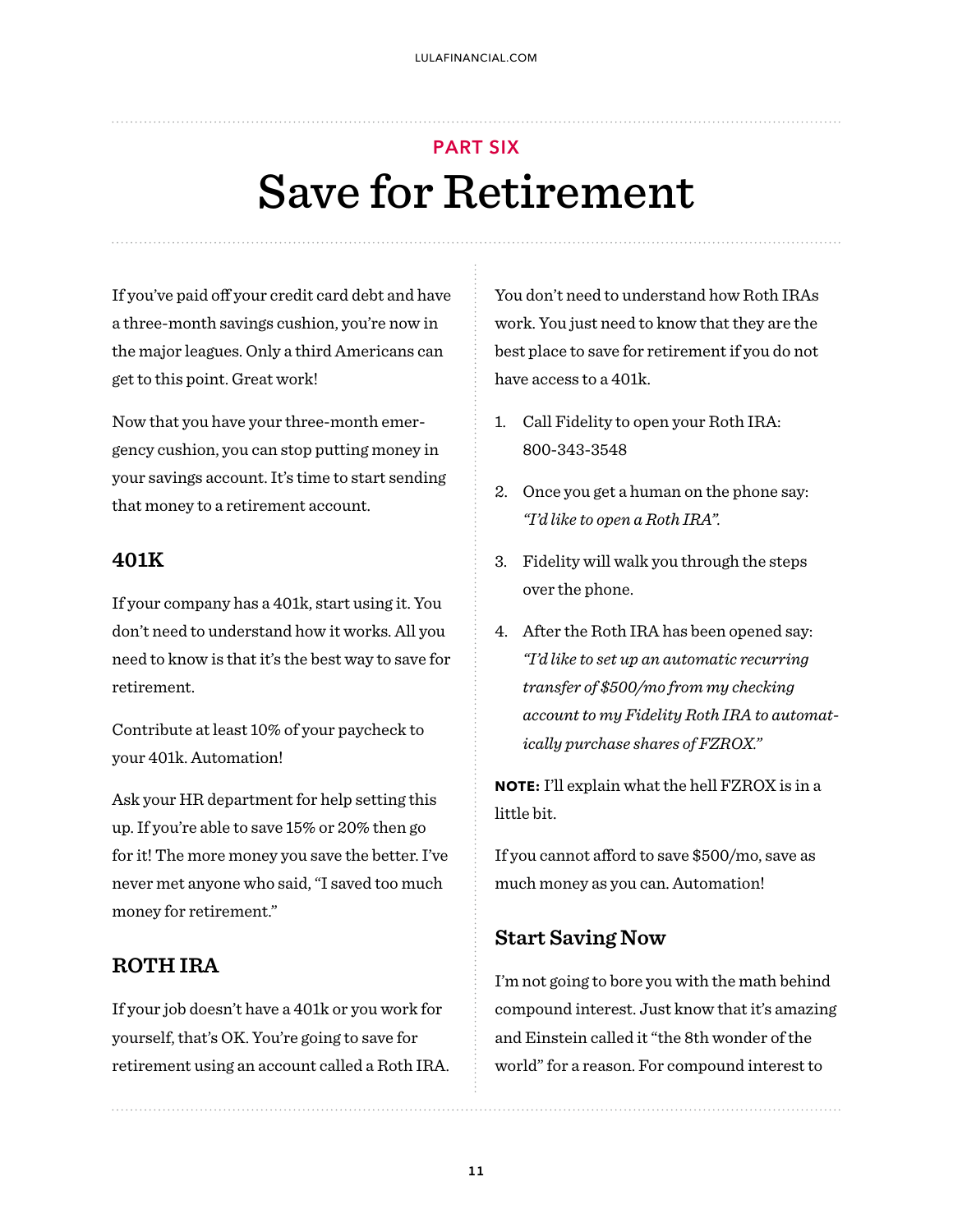really work its magic, you should start saving for retirement as soon as possible.

Here are three retirement scenarios of what it'd look like if you saved \$10/day and invested it beginning on your 20, 30 and 40th birthday.

| AGE | <b>MONEY YOU</b><br><b>PUT IN</b> | MONEY YOU'LL HAVE<br>AT AGE 65 |
|-----|-----------------------------------|--------------------------------|
| 20  | \$164,250                         | \$2,705,572                    |
| 30  | \$127,750                         | \$1,037,433                    |
| 40  | \$91,250                          | \$382,482                      |

If you want to play around with more retirement scenarios, here's a retirement planning calculator: *[LulaFinancial.com/calculator](http://lulafinancial.com/calculator)*

## **Only Invest in Index Funds**

If you have a 401k or a Roth IRA, you can choose how it will be invested.

When you are saving for retirement, all your money should be invested in index funds. Index funds are Warren Buffett's favorite investment. All of my investments are in index funds.

An index fund is a basket full of a little bit of every single stock in all of America. By owning lots of different stocks your investments will be diversified. If index funds were a car, they'd be a Toyota Camry. They're not sexy or fast. They're just a good dependable car that your dad would want you to buy.

Over the past 100 years, index funds have made us a lot of money. Some years they make us lots of money and other years they lose us lots of money. But on average, over the long run,

they make us about 10% per year. Your savings account makes less than 1% per year. Index funds perform better than most mutual funds or individual stocks.

There are lots of different types of index funds. Warren Buffett's favorite index fund is called a *U.S. Total Market Index Fund.* 

Your 401k will probably offer a U.S. total market index fund as one of the investment options. Call your 401k provider and ask them to put 100% of all your current and future 401k investments into a *U.S. Total Market Index Fund*. If they don't offer a total market index fund, ask them to put all your investments in an S&P 500 index fund.

- ! Fidelity's best index fund is **FZROX**
- ! Vanguard's best index fund is **VTSAX**
- ! Charles Schwab's best index fund is **SWTSX**

## **Do Not Buy Individual Stocks**

Index funds are the only stock you should own. Do not pick out individual stocks on your own. 90% of the time, index funds outperform individual stocks over the long run. Do not use Robinhood or any other company to buy and sell stocks. Do not day trade. Only invest in U.S. total market index funds.

## **Buy & Hold**

Once you begin using your 401k or Roth IRA to automatically purchase index funds, it's very important that you do not sell your index funds until retirement.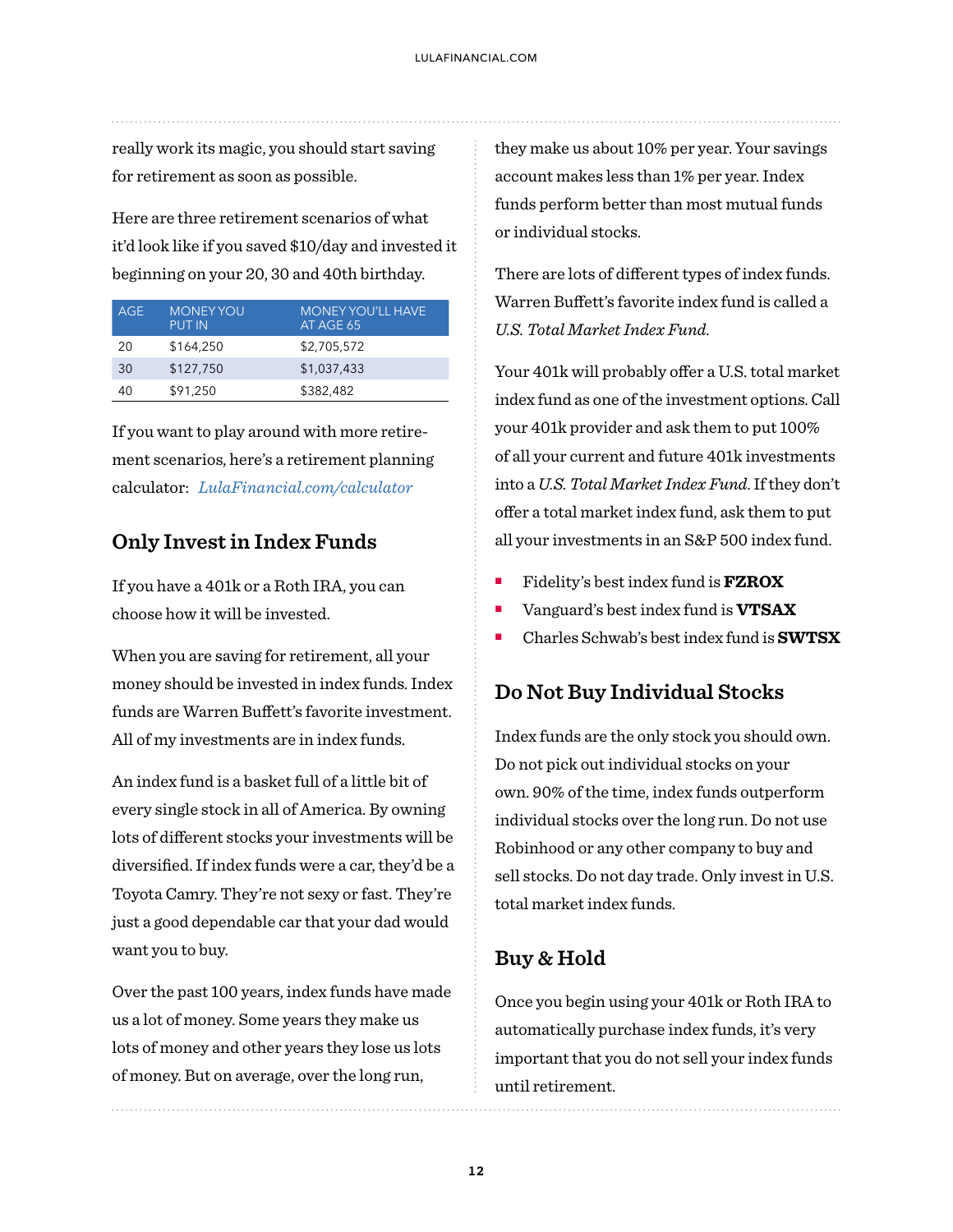

The stock market is our best friend who happens to be bi-polar. It's really good at making us money in the long run but constantly has manic episodes and crashes. When the stock market crashes, it's crucial that you keep your cool, do not sell your index funds and just let the stock market recover.

While the stock market has crashed dozens of times, it has also recovered every single time. Here's a graph (above) of our bi-polar best friend working his magic over the past 105 years.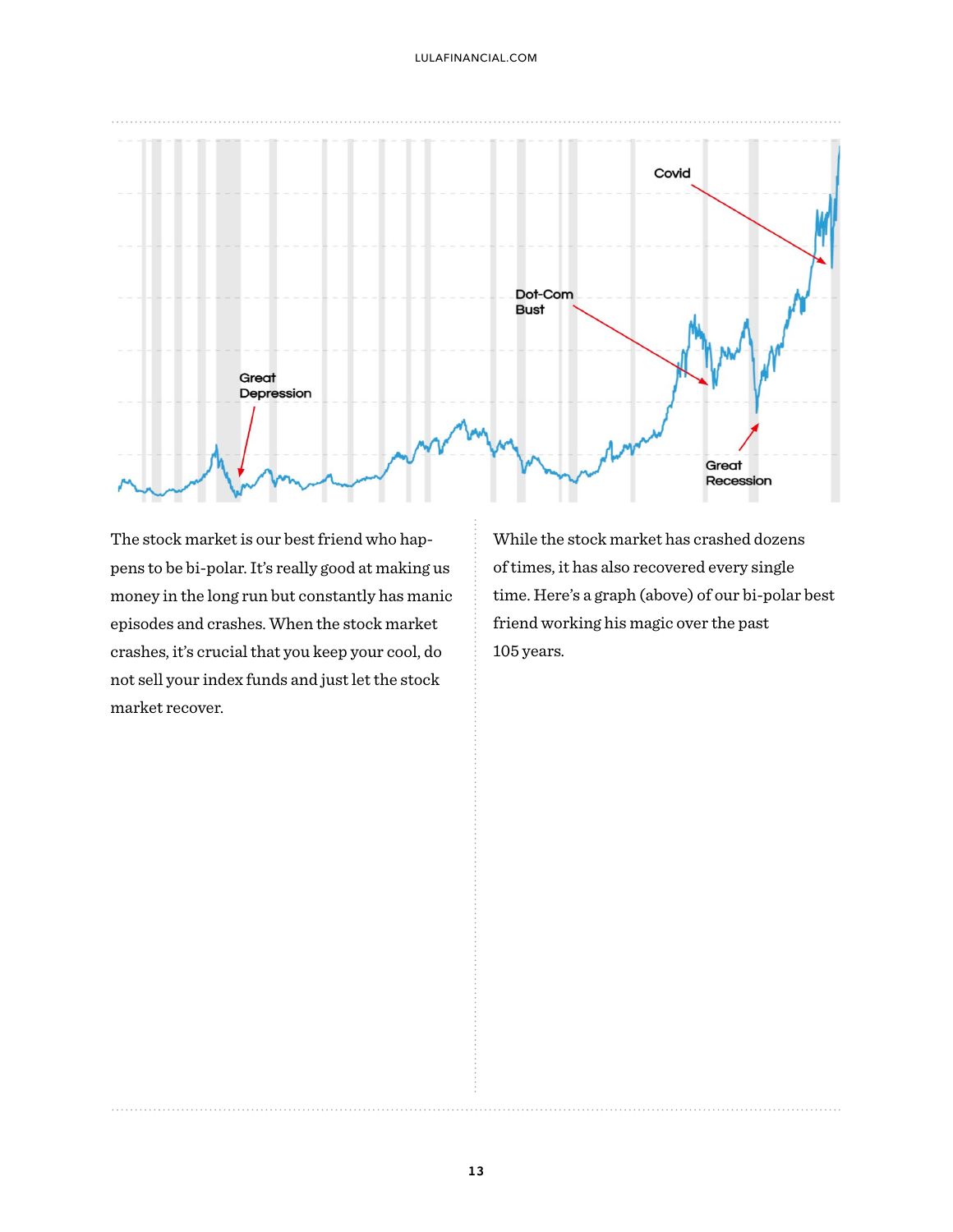# PART SEVEN Buy a Home

Buying a home takes a lot of hard work but it's arguably one of the best investment decisions you'll ever make.

Home buying is a complex topic that I can't explain quickly. If you've paid off your credit card debt, have a 3-month cushion and are saving 10% of your income toward retirement, you're ready to think about buying a home.

*[This longer article](https://medium.com/the-innovation/the-millennials-fairly-complete-guide-to-buying-a-home-7890511f6bb5)* breaks down the nittygritty of buying a home.

*[This spreadsheet](https://docs.google.com/spreadsheets/d/1to-Ww69e1r8-LQzd6QHSZYjwX33fXrOrgmwIBXZXwiM/edit?usp=sharing)* will show you how much house you can afford to buy.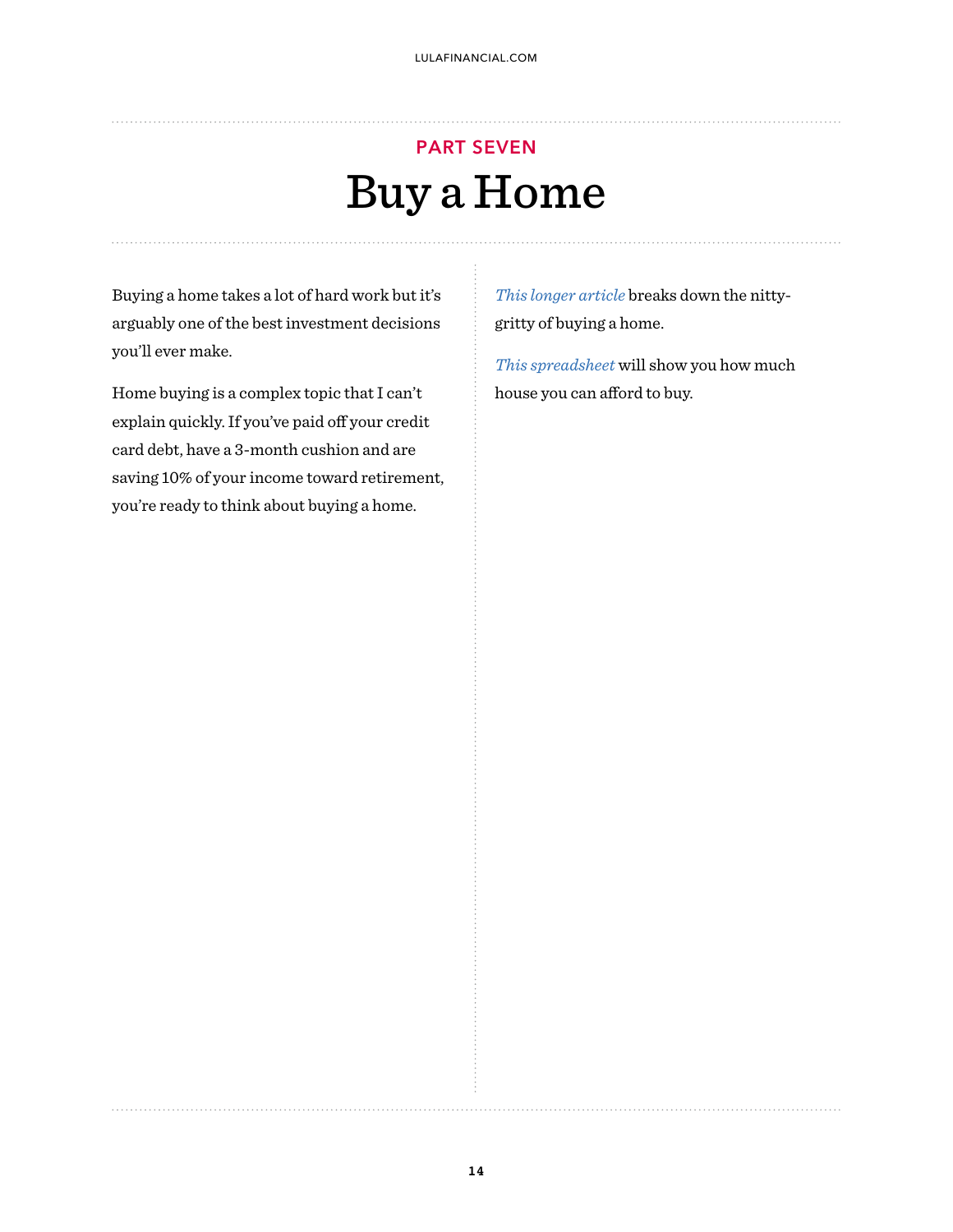## PART EIGHT Student Loans

Don't ever be ashamed of your student debt. Going to college/grad school is almost always a smart investment.

Student loan debt can be daunting and often takes more than a decade to pay off. That's OK. It takes as long as it takes. The good news is that student loans tend to be at lower interest rates than most other kinds of debt.

Here are 2 hacks to make paying down student loans less painful:

- 1. If you work for a non-profit or governmental organization, look into the *[Public](https://studentaid.gov/manage-loans/forgiveness-cancellation/public-service)  [Student Loan Forgiveness Program](https://studentaid.gov/manage-loans/forgiveness-cancellation/public-service)*. This is an amazing way for non-profit and government employees to pay off their student loans quickly.
- 2. See if you're eligible to refinance your student loans. If forgiveness is not an option for your student loan situation, refinancing can be a great way to lower your interest rate and save you tons of money. If you can lower your interest rate by even 1% it's a big deal. Reach out to this company to see if you're eligible for student loan refinancing: *credible.com/refi[nance/prequal/signup](https://www.credible.com/refinance/prequal/signup)*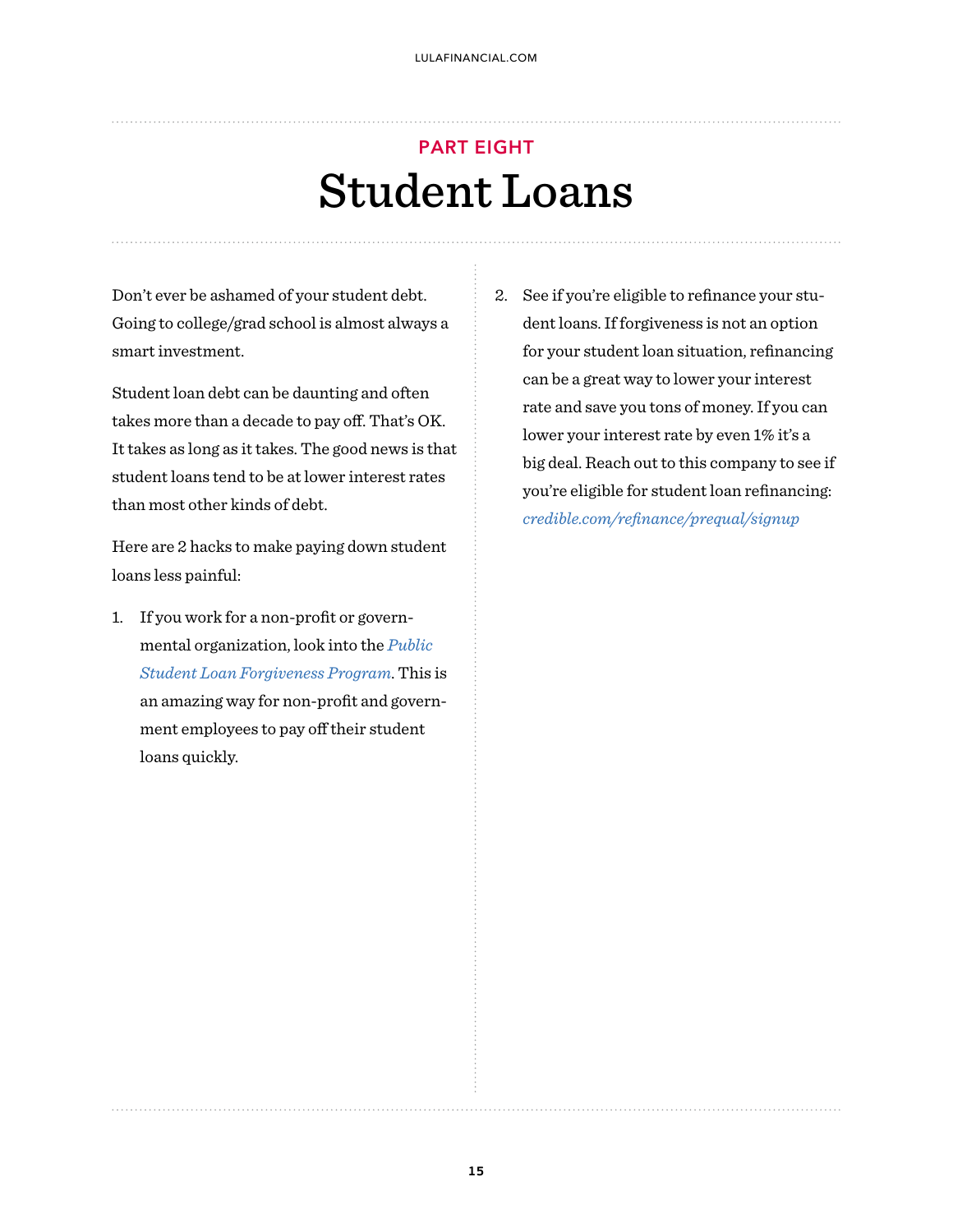# PART NINE Saving for Your Kids' College

The most important thing to know about saving for your kids' college is that it's not necessary. You do not need to pay for your kids' college. Your kids can borrow money for college at lowinterest rates. You cannot borrow money for retirement.

If your kid graduates from college with some debt, it's fine. But if you pay for your kids' college without saving for your own retirement, it will ultimately fall on your kids' shoulders to take care of you during retirement. You do not want to be a financial burden to your children.

Before you even think about paying for your kids' college, you need to have done these things first:

- 1. You've paid off all your credit card debt.
- 2. You have a 3 month savings cushion.
- 3. You're on track toward having a financially secure retirement.
- 4. You've bought a home. It's OK if you're still paying off your mortgage.

Once you've accomplished the above, you have my blessing to save for your kids' college. The most cost-effective way to save for college can be found here: *[LulaFinancal.com/college](https://www.lulafinancial.com/college)*.

## **Do Not Send Your Kids to a Private University**

The vast majority of private universities are a bad investment. They're overpriced and they won't make your kid any more money than a public university will.

The exception to this rule is private *elite* universities like Harvard, Stanford, MIT, Yale, Princeton, etc. These schools are also very expensive but having a degree from them pays off.

**SPOILER ALERT:** The probability that your kid gets into an elite private university is slim to none. So please just send your kid to an in-state public university.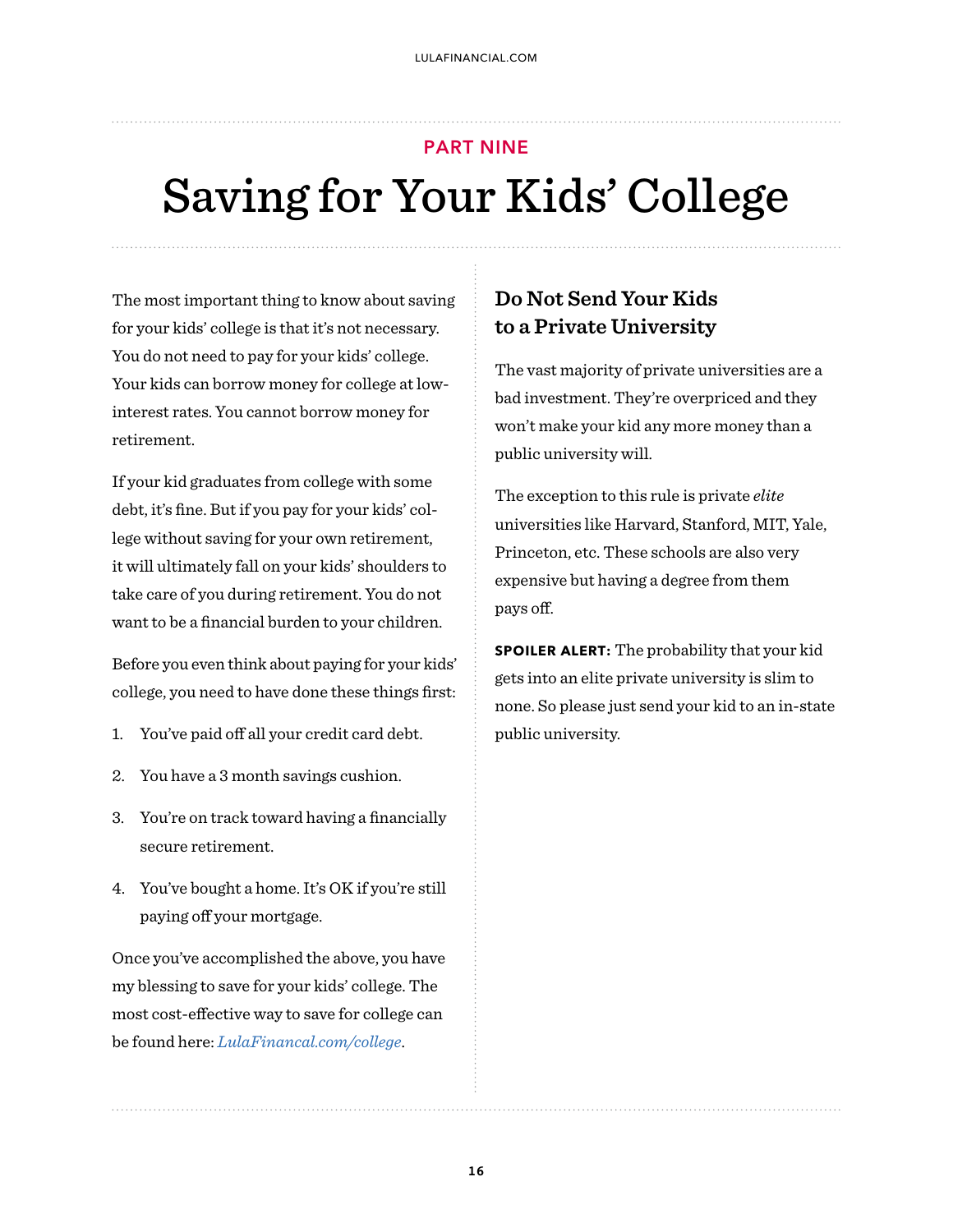# PART TEN How to Buy a Car

Buy a car that is at least 3 years old and has over 50,000 miles on it. New cars are grossly overpriced.

Do not lease a new car. I won't bore you with the math. Just know that it's even more expensive than buying a new car.

Do not buy European cars. They're very expensive to repair & their replacement parts are a fortune. If the car is made by: Mercedes, BMW, Volkswagen, Audi, Saab, Fiat, Mini or Volvo do not buy it.

Luxury cars are designed for people with low self-esteem. If you have low self-esteem, that's OK. Unfortunately, the luxury car will not increase your self-esteem. You'll get a better return on investment if you buy a Honda and spend the savings on therapy.

After you've determined the model you'd like to buy, use the *[Kelley Blue Book](https://www.kbb.com/)* to determine a fair price for the car.

Try to politely bargain down the seller by pointing out everything imperfect with the car e.g., the radio doesn't work, scratch on the hood, cracked side mirror, etc.

Test drive the car and take it to a mechanic that you trust for an inspection. If you don't know any mechanics, find one on Yelp.

If the car is used, fairly priced, not European, drives ok and the mechanic gives it a thumbs up, then buy that car.

I'd prefer you pay with cash but it's fine if you need to get an auto loan. Take an auto-loan only if the interest rate is less than 3%.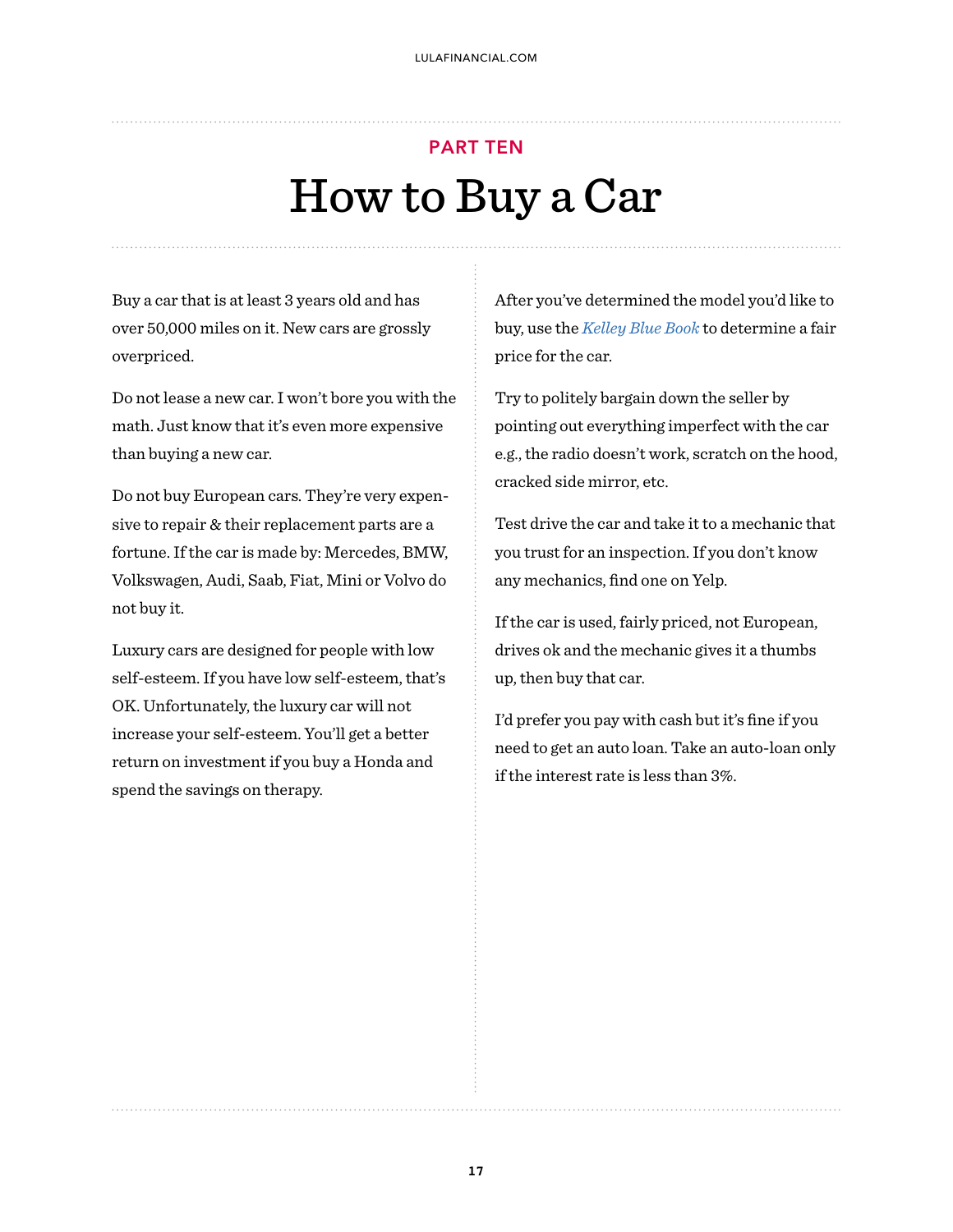#### PART ELEVEN

# When to Hire a Financial Advisor

If you can afford to hire a financial advisor, you should. The bad news is that we're not cheap. The good news is that any decent advisor will end up making you way more money in the long run.

The generic advice I've laid out in this paper is broad and relies on a lot of assumptions. A financial advisor gives you custom-tailored advice specific to your exact situation. We also hold you accountable and keep you on track. If this paper were a gym membership, a financial advisor would be a personal trainer.

A lot of people think that financial advisors are just for rich people. Wrong! A good financial advisor is most effective at helping middle-class and low-income clients. We're especially useful to the following groups of people:

- **•** Young families with kids.
- ! First-time homebuyers.
- ! Anyone with stock or stock options from their employer.
- Anyone making over \$140,000/yr or any couple making over \$208,000 combined.

## **What to Look for When Hiring a Financial Advisor**

Don't just hire your parent's financial advisor.

Hop onto Yelp and reach out to the top three advisors in your area and talk to all of them.

Make sure the advisor is a fiduciary. This means they will always put your needs ahead of their own.

Make sure they are a fee-only advisor. This means they won't try to sell you lame financial products.

Small independent firms provide better customer service than big companies.

**SEXIST GENERALIZATION:** Women tend to make better financial advisors than men.